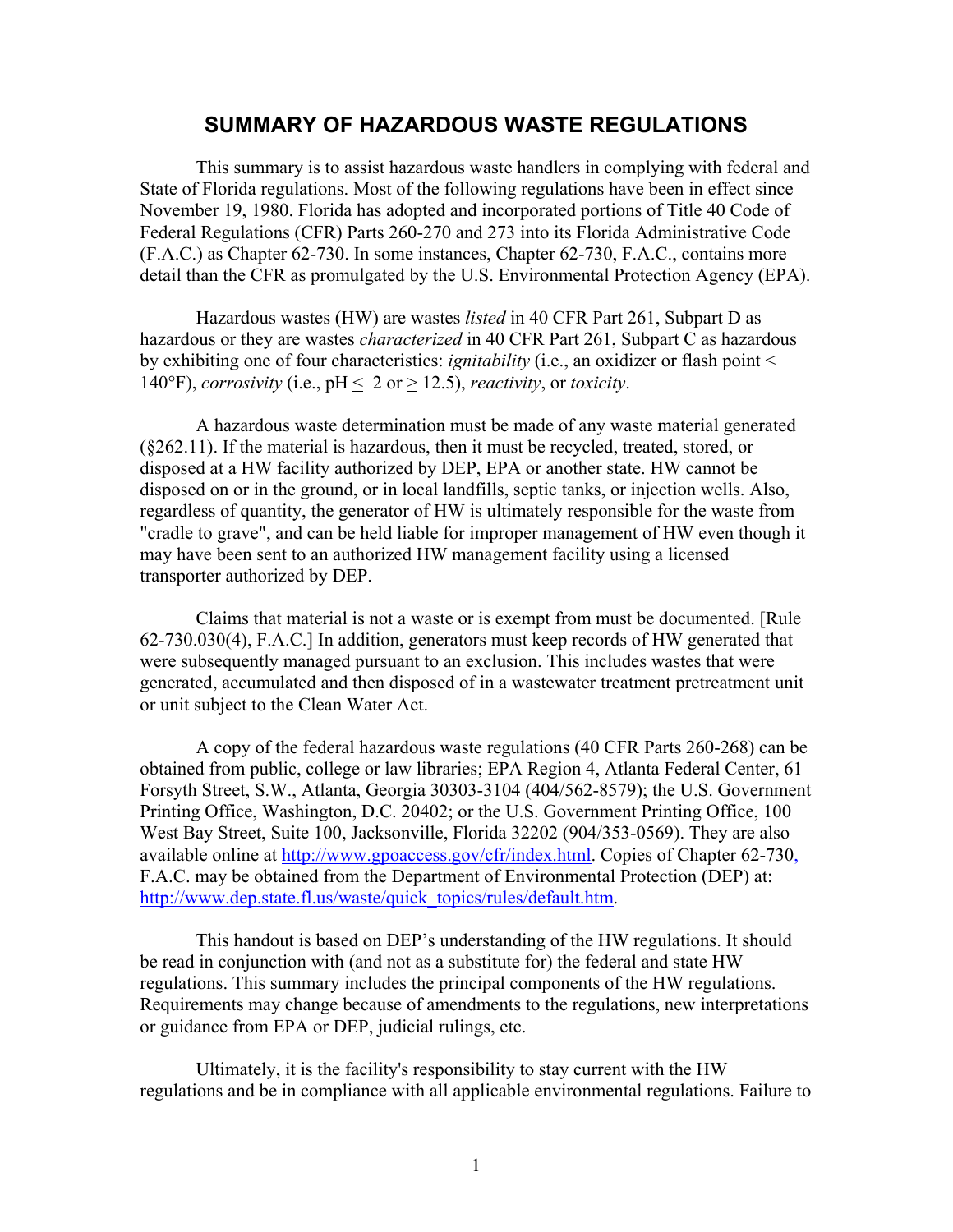meet the applicable rules may subject facilities to more stringent standards. For example, small quantity generators (SQGs) dumping HW illegally not only become subject to disposal facility standards but will also be subject to enforcement actions. DEP has an agreement with EPA that mandates the assessment of penalties for violations of the Resource Conservation and Recovery Act (RCRA) requirements.

Many local governments have regulations and ordinances regarding the management of hazardous materials and/or wastes. Please check with those agencies for information on local requirements. New regulations may be adopted by EPA and become effective in Florida prior to adoption by DEP. **For information and copies of new regulations, go to: [http://www.epa.gov/epaoswer/osw/comments.htm.](http://www.epa.gov/epaoswer/osw/comments.htm)** 

#### **LAND DISPOSAL RESTRICTIONS**

As of May 8, 1990, most hazardous wastes must be treated to meet Land Disposal Restriction (LDR) Universal Treatment Standards (UTS) prior to disposal in permitted hazardous waste landfills or surface impoundments. The LDR rule prohibits the dilution of restricted wastes as a substitute for effective adequate treatment.

Before treating a HW or disposing of it off site, the generator must determine whether the waste is subject to the LDR rules, what hazardous constituent levels are in the waste, and whether the waste must be treated or already meets the applicable treatment standard or prohibition level upon generation.

Generators who treat hazardous waste on site in tanks or containers under 40 CFR §262.34 must develop and follow a written waste analysis plan. The plan must be based on a detailed chemical and physical analysis of the waste. Records must be kept documenting treatment. Listed hazardous wastes must still be disposed of at a permitted hazardous waste landfill after treatment.

For the **initial** shipment of a HW shipped off site, the generator must notify treatment, storage and disposal facilities (TSDFs) of the nature and hazardous constituents of each HW shipped. The written generator notice must include:

a) The initial manifest document number and all applicable EPA hazardous waste number(s) and treatability groups (See 40 CFR §268.40);

b) A list of the hazardous constituents that must be treated;

c) Waste analysis data (if available); and

d) A signed certification if the generator is claiming that his waste already meets the treatment standard.

All notifications, certifications, and waste analysis data must be kept on-site for at least **three (3)** years from the date the waste was last sent to on or off site treatment or disposal. **The generator must submit a new notice if the waste or the receiving facility changes.**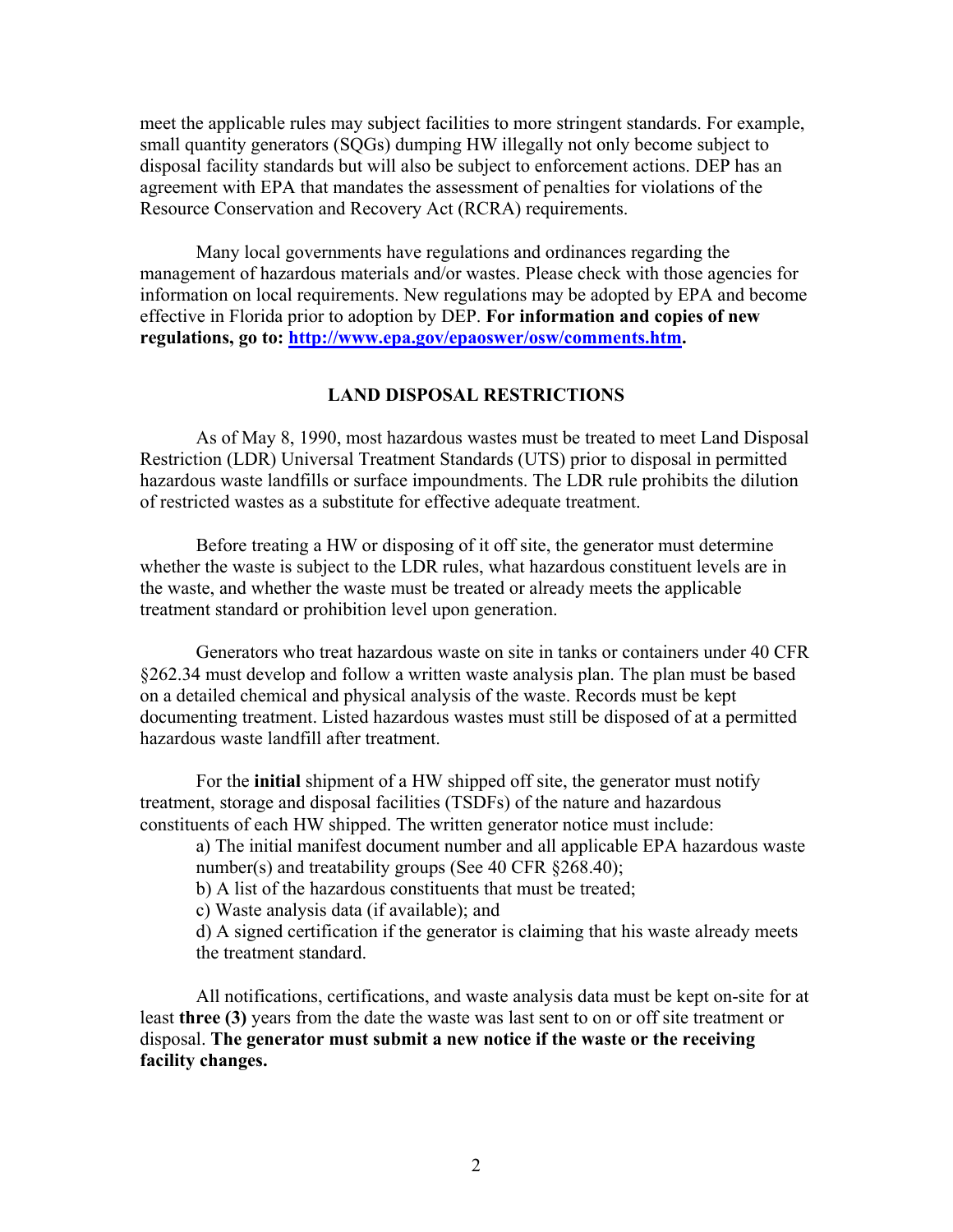The LDR rule provides for a few limited opportunities for delaying the effective date of prohibition, for a treatability variance, or for gaining an exemption from the prohibitions. This LDR explanation is a brief synopsis of a complex set of rules and regulations and is not all inclusive. Contact the EPA or DEP or review 40 CFR Part 268 for detailed information.

## **USED OIL REQUIREMENTS FOR ALL GENERATORS - 40 CFR PART 279**

- 1. Used oil may only be stored in tanks or containers.
- 2. Containers and tanks must be in good condition and not leaking.
- 3. Containers and tanks must be labeled "Used Oil."
- 4. Spills must be cleaned up, and contaminated materials disposed of properly.

5. Oil filters may not be disposed of at landfills. They must be recycled by an oil filter processor or municipal refuse incinerator (Chapter 62-710, F.A.C.). **Used oil must have secondary containment for containers, existing tanks or above** 

#### **ground tanks.**

## **UNIVERSAL WASTE MANAGEMENT OPTIONS FOR ALL GENERATORS**

U.S. EPA's Universal Waste Rule (40 CFR Part 273) provides an alternative set of management standards for certain specific wastes in lieu of regulation under 40 CFR Parts 260 through 272. Currently, it applies to **recycling of batteries, some pesticides, and mercury containing devices and lamps.** Facilities that manage these wastes as Universal Waste (UW) do not need to count that waste toward their generator status or use hazardous waste manifests for shipping UW. Florida's Chapter 62-737, F.A.C., is broader in scope than EPA's UW Rule and therefore governs the management of mercury-containing lamps and devices in Florida.

# **HAZARDOUS WASTE REQUIREMENTS**

## **I. Conditionally Exempt Small Quantity Generators (CESQG) 40 CFR § 261.5.**

*CESQGs generate less than 100 kilograms of HW per month and less than 1 kilogram of acute HW (such as some pesticides, toxins or arsenic and cyanide compounds) per month.* Many wastes that are recycled are included in this quantity determination.

- 1. Perform HW determination. [§262.11]
- 2. Cannot accumulate  $> 1000$  kg at any time.  $\lceil \frac{8261.5(g)(2)}{2} \rceil$
- 3. Ensure delivery of HW to a proper recycling facility or TSDF.  $\lceil \frac{8261.5(g)(3)}{g(3)} \rceil$
- 4. Keep records documenting proper disposal. [§62-730.030(3) & (4), F.A.C.]

# **II. Small Quantity Generators (SQG) 40 CFR Part 262.**

*SQGs generate 100 - 1000 kilograms of HW per month.* Many wastes that are recycled are included in this quantity determination.

1. Obtain a DEP/EPA ID Number (§262.12) at

[http://www.dep.state.fl.us/waste/quick\\_topics/forms/documents/62-](http://www.dep.state.fl.us/waste/quick_topics/forms/documents/62-730/730_1b.pdf) 730/730\_1b.pdf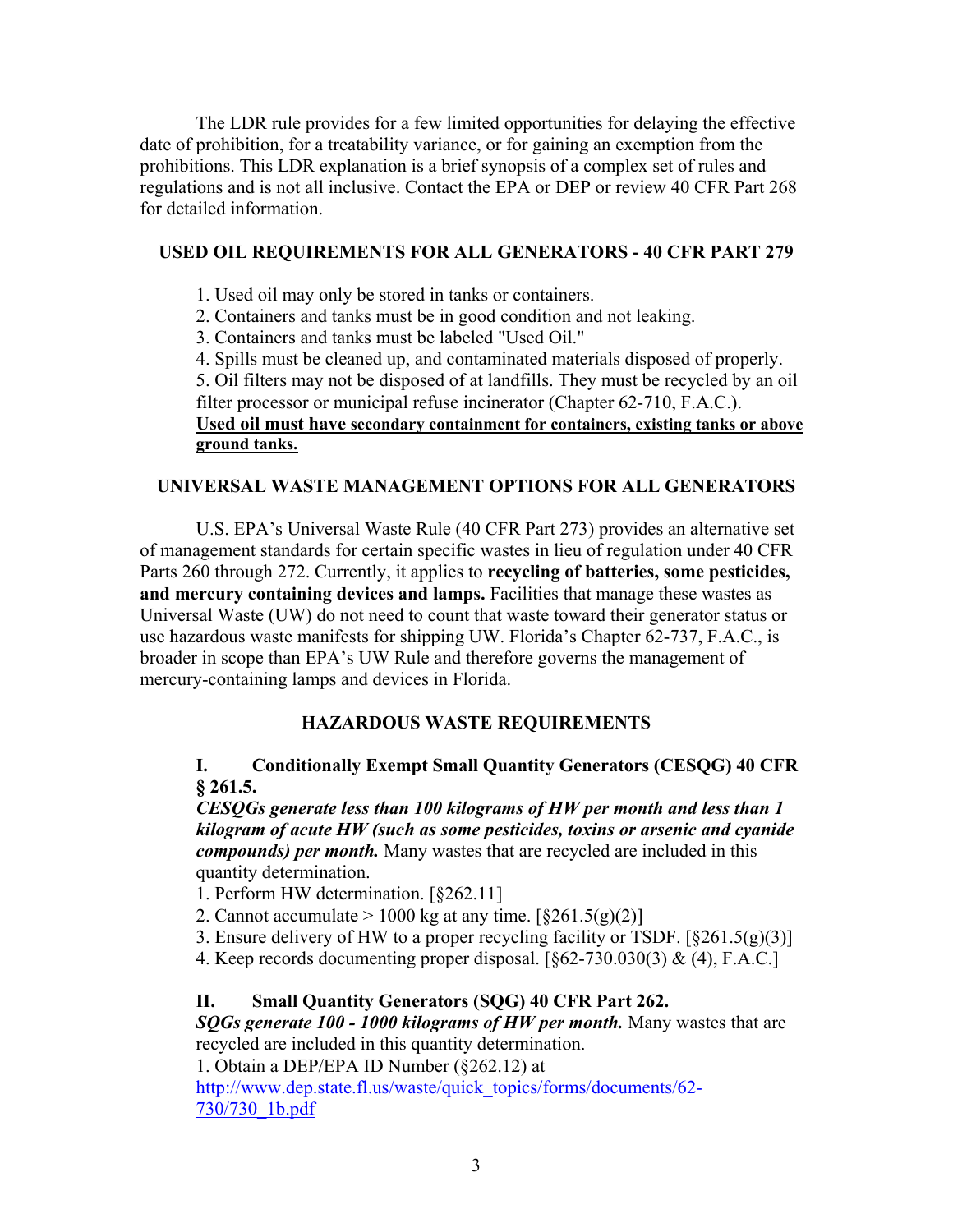or phone 850/245- 8707.

2. Use manifest system [unless there is a reclamation agreement pursuant to  $\S262.20(e)$ ], and ship only to a permitted facility (Part 262, Subpart B).

3. Never exceed the 6000 kg accumulation/180 day storage time limit.

 $\left[ \frac{8262.34(d)(1)}{1} \right]$ 

4. Emergency Planning [§262.34(d)(5)]:

a) Have at least one employee or a designee with authority as Emergency Coordinator (EC) on 24-hour call.

b) Next to the telephone, post

(i) the EC name and phone number;

(ii) fire department's number; and

(iii) location of fire extinguishers; spill control equipment/material, and fire alarm (if any).

c) Follow emergency procedures in §262.34(d)(5), including taking necessary steps to address spills and fires, and notifying the National Response Center (24-hour number: 800/424-8802) and the State Warning Point (850/413- 9911).

d) Upon request, the DEP will provide contingency plan guidance if the facility wishes to develop a more comprehensive emergency plan than required of SQGs.

5. Training of personnel regarding proper HW handling and emergency response.  $\left[ \frac{8262.34(d)(5)(iii)}{2} \right]$ 

6. Keep records (§262.44), including manifests, test results, etc., a minimum of three (3) years.

7. If tanks are used for management of HW, meet the tank requirements of §265.201. This includes daily and weekly inspections, required maintenance, spill response and closure standards.

8. **Meet the following requirements under III -- LQG Requirements, below:**  Items 1, 2, 4, 5, 6, 12 to 15, 17, and 22.

9. If a SQG fails to meet applicable requirements, the full generator standards (and possibly TSDF standards) may apply.  $\lceil \frac{8262.34(f)}{f} \rceil$ 

#### **III. Large Quantity Generators (LQG) 40 CFR Part 262.**

*LQGs generate 1000 kilograms or more of HW per month or 1 kilogram or more of acute HW (such as some pesticides, toxins or arsenic and cyanide compounds) per month.* Many wastes that are recycled are included in this quantity determination.

1. Perform HW determination (§262.11), including LDR waste analyses (§268.7). 2. Obtain a DEP/EPA ID number (§262.12) at

[http://www.dep.state.fl.us/waste/quick\\_topics/forms/documents/62-](http://www.dep.state.fl.us/waste/quick_topics/forms/documents/62-730/730_1b.pdf)

#### 730/730\_1b.pdf

or phone 850/245- 8707.

3. Use manifest system, and ship to a permitted facility (Part 262, Subpart B). State rules require the generator to complete Items 1 through 15 and the applicable parts of item 16, if required for international shipments, on Form 8700- 22, and Items 21 through 32, on Form 8700-22A.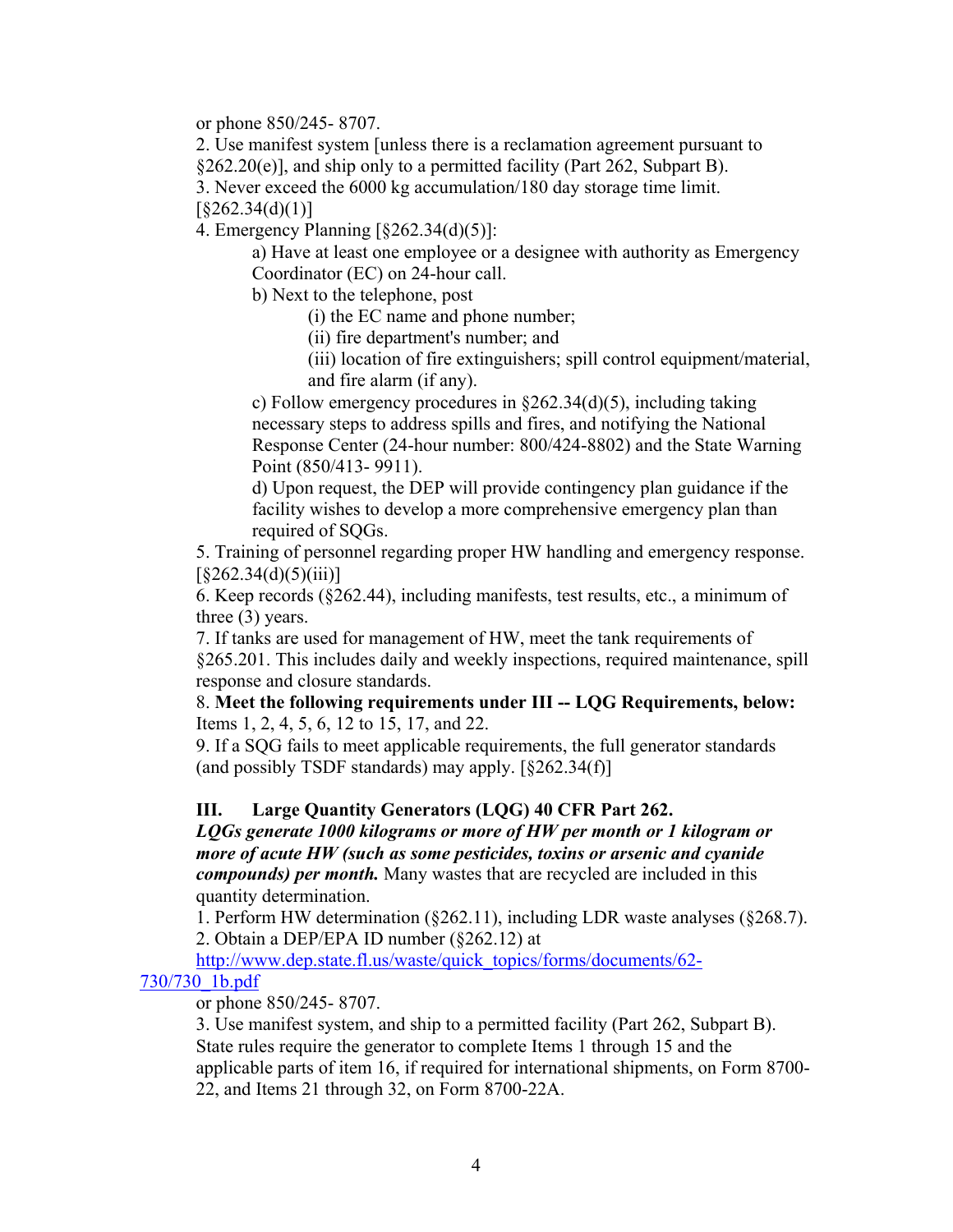4. Meet pre-transport requirements for packaging, labeling, marking and placarding (Part 262, Subpart C).

5. Meet satellite accumulation rules.  $[\S$  262.34(c)] Close and label these containers.

6. Label containers and tanks with the words "Hazardous Waste" and label containers with accumulation start dates.  $[§262.34(a)]$ 

7. Do not store HW > 90 days. [§262.34(b)]

8. Keep all records for at least three (3) years (including manifests, test data, biennial reports, etc.) (Part 262, Subpart D).

9. File a biennial report for HW shipped off site. (Rule 62-730.160, F.A.C.) 10. File exception report for late or missing manifests from the designated facility. [§262.42]

11. Meet personnel training requirements, including documentation of training. [§§264.32(a)(4) & 265.16]

12. Maintain and operate the facility in a clean, safe manner.  $\sqrt{8}262.34(a)(4) \&$ §265.31]

13. Provide emergency equipment [§§262.34(a)(4) & 265.32]:

a) telephone or hand-held two-way radio;

b) internal communication or alarm system;

c) fire and spill control equipment (e.g. fire extinguishers, hoses, sprinklers, etc.);

d) neutralizing agents, spill adsorbents, overpack drums, standby 55 gallon drums, etc.; and

e) test and maintain the emergency equipment.  $\lceil \frac{88262.34(a)(4) \& 265.33 \rceil}{2}$ 14. Maintain adequate aisle space for evacuation, inspecting drums, etc., e.g., no less than three (3) feet. [§§262.34(a)(4) & 265.35]

15. Attempt to make arrangements with local fire and police departments, hospitals, and emergency response contractors/equipment suppliers, with regards to emergency arrangements, hazards of materials handled, layout of facility, etc. [§§262.34(a)(4) & 265.37]

16. Have a contingency plan meeting the requirements of Part 265, Subpart D. [§262.34(a)(4)] Upon request, DEP will provide contingency plan guidance. Emergencies that require implementation of the contingency plan must be reported to DEP. Updated contingency plans must be distributed when facility conditions or emergency coordinators change.

17. Containers (e.g. drums, cans, etc.) must be kept closed and in good condition, inspected at least weekly, be compatible with the HW stored, and separated from other incompatible wastes (e.g. keep cyanides away from acids). [ $\&262.34(a)(4) \&$ Part 265, Subpart I] **Records must be kept of these inspections (Rule 62- 730.160, F.A.C.).** 

18. Ignitable or reactive HW must be stored at least fifty (50) feet from the facility's boundary line.  $\lceil \frac{6262.34(a)(4) \&$  Part 265, Subpart I]

19. Tanks must meet the requirements of Part 265, Subpart J  $\lceil \frac{8262.34(a)(1)(ii)}{2} \rceil$ (structural integrity; containment and detection of releases; inspections; response to leaks or spills; operating requirements; closure and post-closure care; special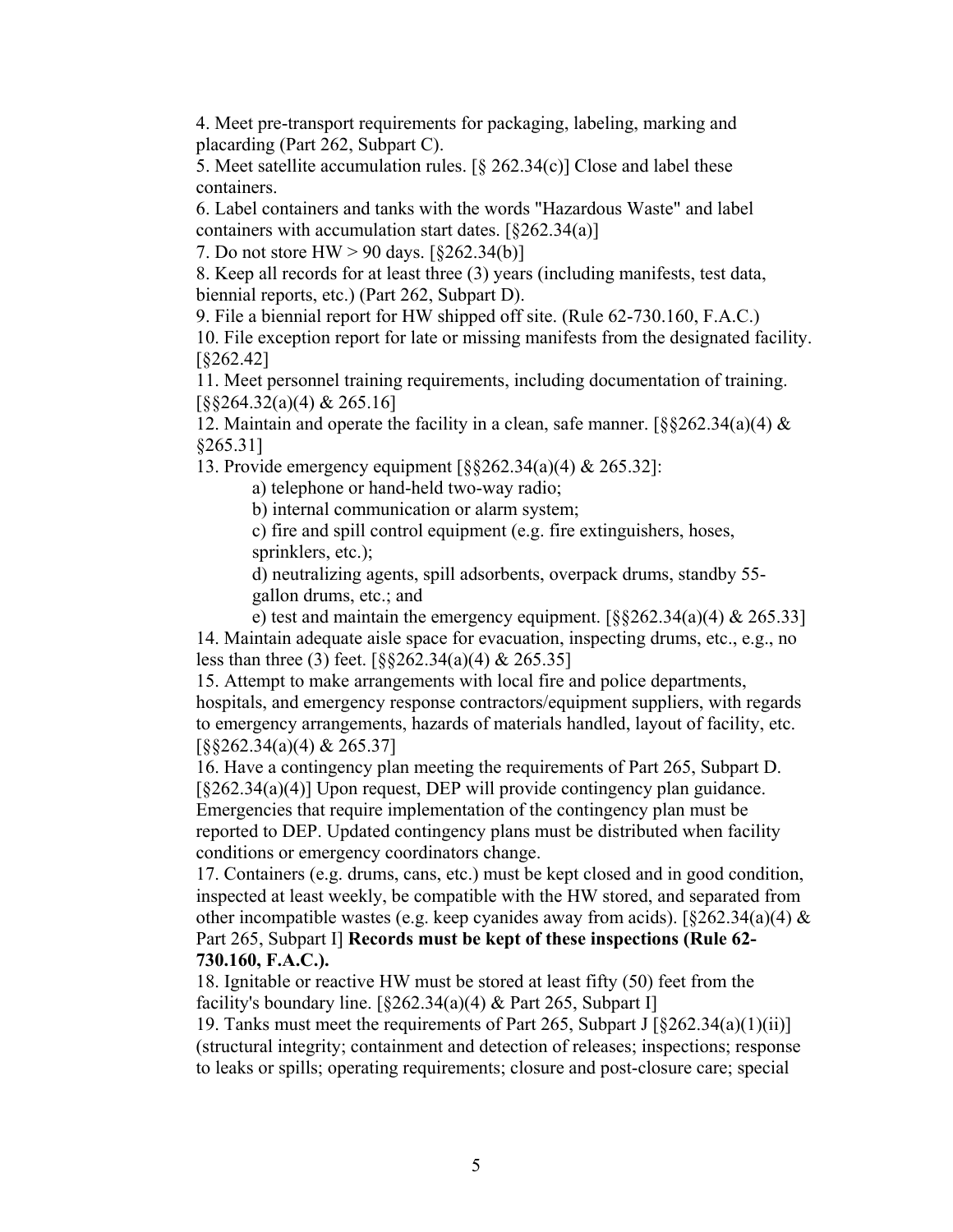requirements for ignitable, reactive and/or incompatible wastes; waste analysis and trial tests).

20. Special cautions (including "no smoking" signs) are required for ignitable or reactive wastes (§265.17).

21. Security (e.g. a locked fence) and bermed containment areas (with roof and impermeable floor) for HW storage areas are strongly recommended.

22. A Land Disposal Restrictions (LDR) Certification or Notification must accompany the initial manifest for a restricted waste. Generators who treat waste to meet land disposal restrictions must submit a waste analysis plan to DEP  $(\$268.7).$ 

23. Meet applicable air emission standards under 40 CFR Part 265, Subparts AA, BB and CC. [§§262.34(a)(1)]

**It is the facility's responsibility to comply with other applicable laws, such as Occupational Safety & Health Administration (OSHA) worker safety and protective clothing rules; fire codes; Florida's Right to Know Law; Superfund Amendments and Reauthorization Act (SARA); etc.** 

**Hazardous waste may never be disposed of in septic tanks or on the ground.**

## **Hazardous waste may only be burned in permitted hazardous waste incinerators. Do not dispose of hazardous waste by evaporation.**

## **IV. Transporters (40 CFR Part 263) (62-730, F.A.C).**

1. Obtain ID number (§263.11) at

[http://www.dep.state.fl.us/waste/quick\\_topics/forms/documents/62-](http://www.dep.state.fl.us/waste/quick_topics/forms/documents/62-730/730_1b.pdf) 730/730 1b.pdf or phone 850/245- 8707.

2. Use manifest system (Part 263, Subpart B).

3. Ability to clean up hazardous waste discharges during transportation-related incidents (Part 263, Subpart C).

4. Provide annual documentation of financial responsibility. (Rule 62-730.170, F.A.C.)

5. Submit annual status update to DEP. (Rule 62-730.170, F.A.C.)

6. Transporters storing waste > 24 hours at a transfer facility must notify DEP and meet many TSDF requirements (Rule 62-730.171, F.A.C.), including

containment, operating record, contingency plan, training, security, and closure. 7. All transfer facilities operated in the state must have a unique ID number. (Rule 62- 730.171, F.A.C.)

8. Transfer facilities must submit closure plan and contingency plan to DEP. (Rule 62- 730.171, F.A.C.)

9. Transfer facilities must maintain a written record of when all hazardous waste enters and leaves the facility. (Rule 62-730.171, F.A.C.)

## **Florida's hazardous waste regulations for transporters and transfer facilities are more comprehensive than the federal regulations.**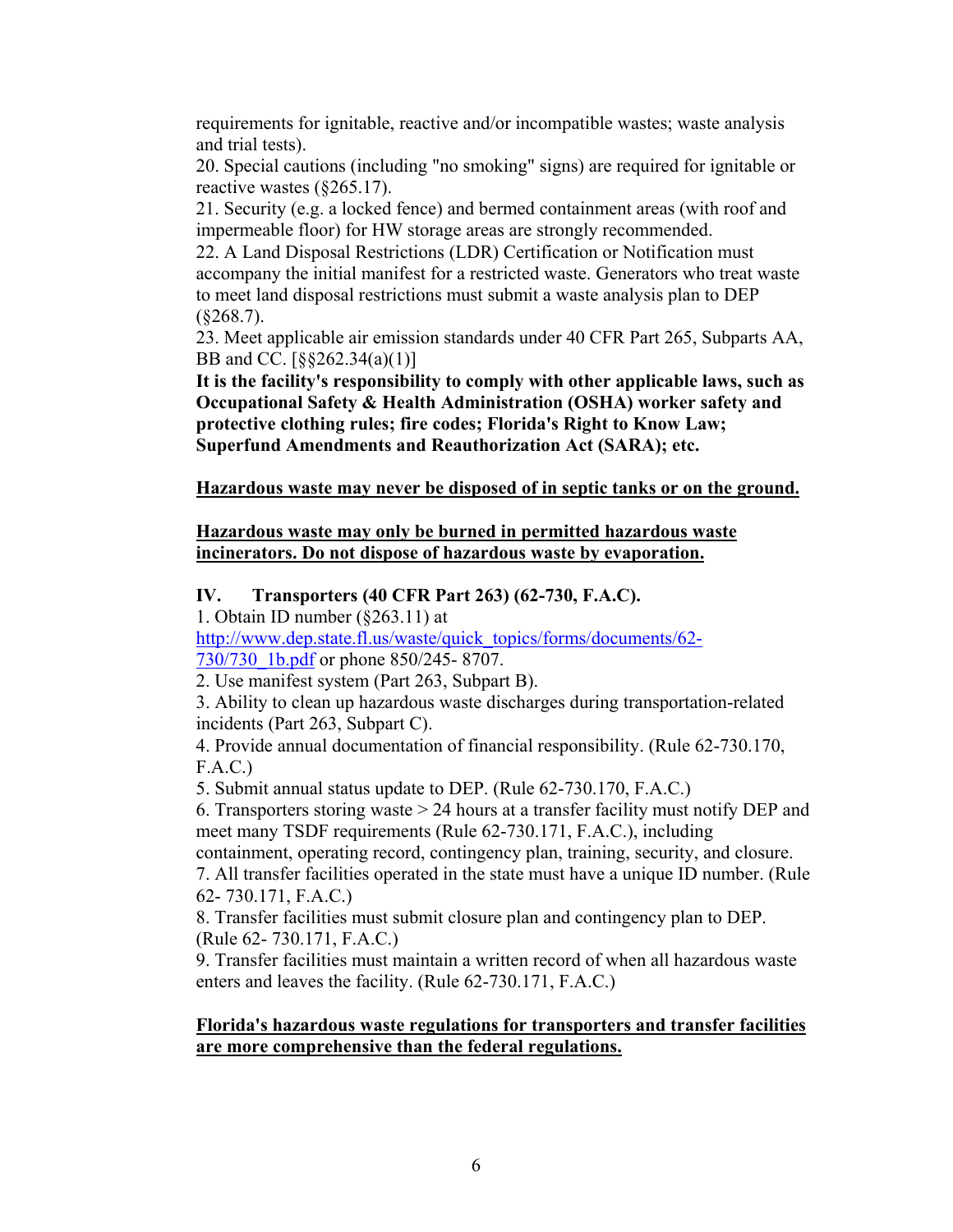## **V. Treatment, Storage and Disposal Facilities (TSDF) (40 CFR Part 264 or Part 265).**

1. Obtain a DEP/EPA ID number (§264.11) at

[http://www.dep.state.fl.us/waste/quick\\_topics/forms/documents/62-](http://www.dep.state.fl.us/waste/quick_topics/forms/documents/62-730/730_1b.pdf)

730/730\_1b.pdf.

2. Obtain a HW permit unless exempt (e.g. wastewater treatment units, elementary neutralization, etc.) and comply with permit conditions. Facilities receiving HW from off-site (including some recycling facilities) may be subject to TSDF requirements.

3. Must meet applicable generator standards (III, above).

4. Comply with general facility standards, including waste analyses, security, inspections, and personnel training (Part 264, Subpart B).

5. Maintain emergency equipment, adequate aisle space, and make arrangements with local authorities (Part 264, Subpart C).

6. Have a contingency plan meeting the requirements of Part 264, Subpart D.

7. Use manifest system and comply with recordkeeping requirements (Part 264, Subpart E).

8. Comply with groundwater monitoring requirements (Part 264, Subpart F).

9. Comply with closure and post-closure requirements (Part 264, Subpart G). 10. Maintain financial assurance for closure, post closure (if applicable) and liability (Part 264, Subpart H).

11. Comply with container management standards (Part 264, Subpart I).

12. Comply with tank management standards (Part 264, Subpart J).

13. Comply with additional requirements for individual units such as surface impoundments, waste piles, containment buildings, incinerators, drip pads, etc. (Part 264, Subpart K – Part 264, Subpart DD).

14. Meet applicable air emission standards (Part 264, Subparts AA, BB, and CC). 15. Meet applicable LDR requirements for treatment facilities, or as generators for wastes sent off site for further treatment (Part 268).

# **VI. Manifest Forms**

Title 40 CFR Part 262, Subpart B requires the use of the Uniform Hazardous Waste Manifest (EPA Form 8700-22 and 8700-22a) for hazardous waste shipments. Florida adopted 40 CFR Part 262, Subpart B by reference in Rule 62- 730.160(1), F.A.C.

# **Obtaining Manifest Forms**

Florida does not supply manifests, but does supply a list of vendors from which copies of the manifest may be obtained. Copies may also be available from hazardous waste transporters or hazardous waste management facilities.

# **Manifest Copies**

40 CFR 262.22 requires the manifest to consist of a copy for: